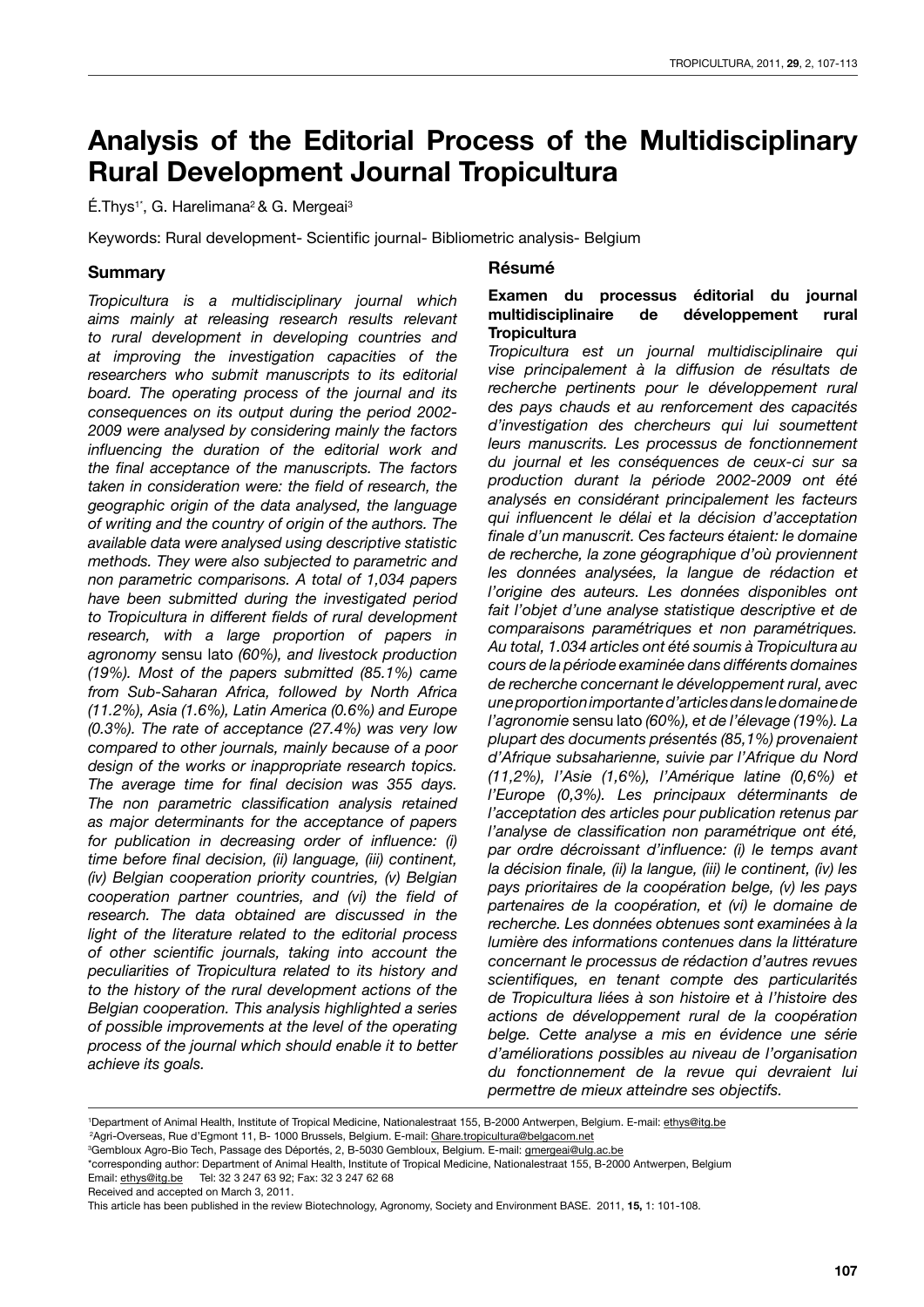# **1. Introduction**

Attempts to understand the reasons or bias for rejection or acceptance of papers submitted to peerreviewed journals were numerous during the last decades in different fields as for example animal husbandry (4), medicine (1, 3, 7) and social sciences (5). The field of editing scientific papers is evolving and criteria are changing, strengthening the need to ensure the provision of quality papers in quality journals. The peer-review process is quite complex and the perception by authors and reviewers often divergent (8, 12). Van Tassell *et al.*, (11), who studied this process for four agricultural economics journals, highlighted the paradox that researchers, whose career depends on the quality and quantity of papers published, seldom benefit from a formal training in the publishing process.

Tropicultura is a free-of-charge peer-reviewed multidisciplinary rural development journal, published quarterly by the Agri-Overseas association since 1983, and focusing on developing countries. Papers can be published in English, French, Spanish or Dutch. Currently, there are almost 2,500 subscribers from 110 countries all over the world. From volume 20 (2002) onwards, the issues are also online (http:// www.bib.fsagx.ac.be/tropicultura) and free-of-access. From May 2007 till March 2009, Google Analytics recorded almost 10,000 connections to the website out of 149 countries. The online volumes can also be accessed through the Directory of Open Access Journals (DOAJ).

The journal is sponsored by the Belgian Directorate-General for Development Cooperation (DGDC) - Federal Public Service Foreign Affairs, Foreign Trade and Development Cooperation and by the Brussels Capital Region. All Belgian institutions involved in rural development research in developing countries are members of the board and of the scientific committee. The Royal Academy for Overseas Sciences (RAOS) is also member of the board and guarantees the scientific and academic value of the journal, principally through referees and members of the scientific committee. Since September 2009, a memorandum of understanding was signed with the Institutional Cooperation branches of the Flemish Interuniversity Council (VLIR-UOS) and of the Interuniversity Council of the Belgian French Community (CUD-CIUF) aiming to improve the dissemination of research outputs of the South. As such, VLIR-UOS and CUD-CIUF became also members of the editorial board of the journal.

Tropicultura aims to assist researchers from developing countries and from Belgium in publishing the results of their researches or experiments which are relevant to rural development in developing countries. Albeit scientifically accurate, those results are in most cases of local interest and not suitable to be released in specialised journals which prefer to publish works that are internationally more innovative. More than what is the rule in other editorial boards, the scientific committee and the referees of Tropicultura are coaching the authors in the writing process and in the scientific approach, even providing extra papers and documentation. This process complies with the objective to learn the right format to young researchers and fits with the focus on research for development.

Nowadays, Tropicultura is well-known in the world and papers are quoted in international databases (AGRICOLA, AGRIS, CAB, ...). The CAMES (*Conseil africain et malgache pour l'enseignement supérieur*) considers papers published in Tropicultura as relevant for promotion of researchers in French-speaking Africa and Madagascar.

Statistical data on authors and on their papers are available on electronic support since 2002, which allows to analyse critically the papers submitted to Tropicultura, principally in terms of factors predicting their acceptance or rejection, field of research, used language and origin of the authors. The aim is to help the editorial board of Tropicultura to better understand the processes underlying the achievements of the objectives of the journal in order to adjust them if needed.

# **2. Material and methods**

## **2.1. Material**

The variables are summarised in table 1. DGDC follows the Declaration of Paris and concentrates development aid in *partner* countries, which are currently 18. For scholarships and indirect aid through NGO's, universities, etc … DGDC handles a broader list including 23 additional countries. Those 41 countries are called *priority* countries.

## **2.2. Statistical analysis**

Data were analysed by means of STATA (9) and CART software (10). STATA was used for descriptive statistics and for parametric comparisons using regression models and chi squares. CART was used to determine the major determinants for rating a paper as good or bad. CART is an acronym for Classification and Regression Trees. The approach to classifying data is a non-parametric technique that selects variables and interactions that determine an outcome or dependent variable, also called target variable. In our case, the binomial target variable "good paper/bad paper" was analysed against the explanatory variables described in table 1. The default 'Gini method' was used as a splitting criterion, because it usually performs best.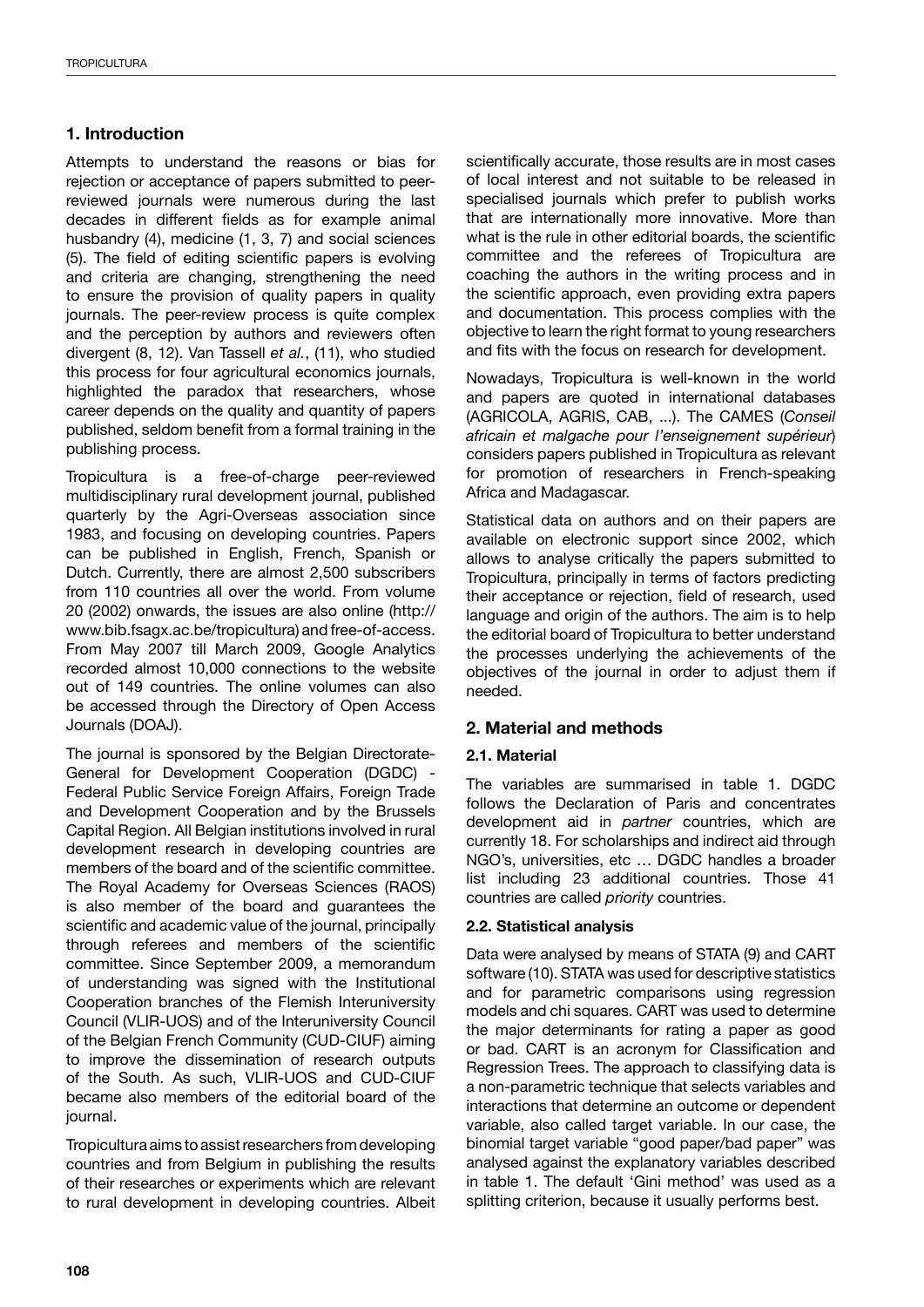| Table 1                                                                          |
|----------------------------------------------------------------------------------|
| Description of the variables of the database "papers" and the database "authors" |

| Variable code                                                                      |                                                                                                                                                                                                                                                                                                    | Description                                                                                                                |  |
|------------------------------------------------------------------------------------|----------------------------------------------------------------------------------------------------------------------------------------------------------------------------------------------------------------------------------------------------------------------------------------------------|----------------------------------------------------------------------------------------------------------------------------|--|
|                                                                                    | Database papers                                                                                                                                                                                                                                                                                    | Database authors                                                                                                           |  |
| Language of paper*                                                                 | 1: French, 2: English; 3: Spanish                                                                                                                                                                                                                                                                  |                                                                                                                            |  |
| Type of paper*                                                                     | 1: Original paper, 2: Technical note                                                                                                                                                                                                                                                               |                                                                                                                            |  |
| Consistency<br>Field of research*                                                  | 1: submitted paper consistent with authors' guide or journal' topic; 2: not consistent<br>1: agronomy, 2: forestry, 3: game, 4: fish farming, 5: animal production, 6: animal health, 7: socio-economy, 8:<br>food technology                                                                      |                                                                                                                            |  |
| Country<br>Priority country*                                                       | Country where study was made (54)<br>Country where study was made priority country for<br>DGDC or not (0: No: 1:yes)                                                                                                                                                                               | Country of origin of the author (65)<br>Country of origin of the author priority country for<br>DGDC or not (0: No: 1:yes) |  |
| Partner country*                                                                   | Country where study was made is partner country for<br>DGDC or not (0: No; 1:yes)                                                                                                                                                                                                                  | Country of origin of the author is partner country for<br>DGDC or not (0: No; 1:yes)                                       |  |
| Continent*                                                                         | Continent where study was made<br>Continent of origin of the author<br>1: North Africa, 2: Sub-Saharan Africa, 3: North America, 1: North Africa, 2: Sub-Saharan Africa, 3: North America,<br>4: Latin America, 5: Asia, 6: Europe, 7: Oceania<br>4: Latin America, 5: Asia, 6: Europe, 7: Oceania |                                                                                                                            |  |
| Final decision for paper<br>Final decision for paper<br>$(2 \text{ categories})^*$ | 1: accepted, 2: published, 3: not decided yet, 4: refused, 5: removed<br>1: good paper (accepted or published) 2: bad paper (refused or removed)                                                                                                                                                   |                                                                                                                            |  |
| Duration*                                                                          | Time in-between submission and final decision (years)                                                                                                                                                                                                                                              |                                                                                                                            |  |

\*: used for the classification tree analysis with target variable «good/bad» for papers

\*\*: the DGDC priority countries are: Algeria, Bangladesh, Benin, Bolivia, Brazil, Burkina Faso, Burundi, Cambodia, Cameroon, China, Colombia, D.R. Congo, Ivory Coast, Cuba, Ethiopia, El Salvador, Ecuador, Guatemala, Guinea, Haiti, India, Indonesia, Kenya, Madagascar, Mali, Morocco, Mozambique, Nicaragua, Niger, Palestine, Peru, Philippines, Rwanda, Senegal, Suriname, Tanzania, Uganda, Vietnam, South Africa, Zambia, Zimbabwe.

\*\*\*: The DGDC partner countries are : Algeria, Benin, Bolivia, Burundi, D.R. Congo, Ecuador, Mali, Morocco, Mozambique, Niger, Palestine, Peru, Rwanda, Senegal, Tanzania, Uganda, Vietnam, South Africa

## **3. Results**

#### **3.1. Analysis of the submitted papers**

#### **3.1.1. Nature of the papers**

The majority (97.9%) of the 1,034 papers submitted to Tropicultura from 2002 to March 2009 are original papers. Technical notes represent only 2.1% whereas in the past this type of contribution has been much more frequent. The majority of the papers are in French (56.8%), followed by English (42.8%) and very few papers are in Spanish (0.39%). The majority (85.1%) of the papers originates from Sub-Saharan Africa, followed by 11.2 % from North Africa, 1.6% from Asia, 1.3% from Latin America, 0.6% from Europe and 0.3% from Oceania. 53% of the papers are from DGDC priority countries and 17.5% from DGDC partner countries. Out of the DGDC priority countries, Cameroon provides the most important number of papers (37.3%). If we consider only the 18 DGDC partner countries, the DR Congo is the most important with 28.2% of the papers submitted by researchers of these countries. No papers were submitted from partner countries like Bolivia, Ecuador, Mozambique and Palestine. Globally, the most important providers are Nigeria (27.9%), Cameroon (19.9%), Tunisia (9.4%), Ivory Coast (8.5%) and Burkina Faso (6.1%).

| Table 2                                                    |
|------------------------------------------------------------|
| Percentage Tropicultura papers by field of research (2002- |
| $2009$ ) (n= 1,034)                                        |

| Category          | percentage |
|-------------------|------------|
| Agronomy          | 60.1       |
| Animal production | 19.1       |
| Socio-economy     | 5.6        |
| Food technology   | 4.6        |
| Fish farming      | 3.8        |
| Animal health     | 3.4        |
| Game              | 2.6        |
| Forestry          | 0.9        |

Table 2 gives the distribution by field of research. Agronomy and animal production are the more largely represented, forestry the least.

#### **3.1.2. Consistency, rate of acceptance and time for final decision**

A decision was taken for 897 out of the 1,034 papers submitted during the period 2002-2009. The process for the 137 remaining ones is still ongoing. Only 27.4% of the 897 papers were accepted. The rate of acceptance of papers in French was significantly higher than that of English ones ( $p$ < 0.0001) and the rate of acceptance for papers from DGDC priority countries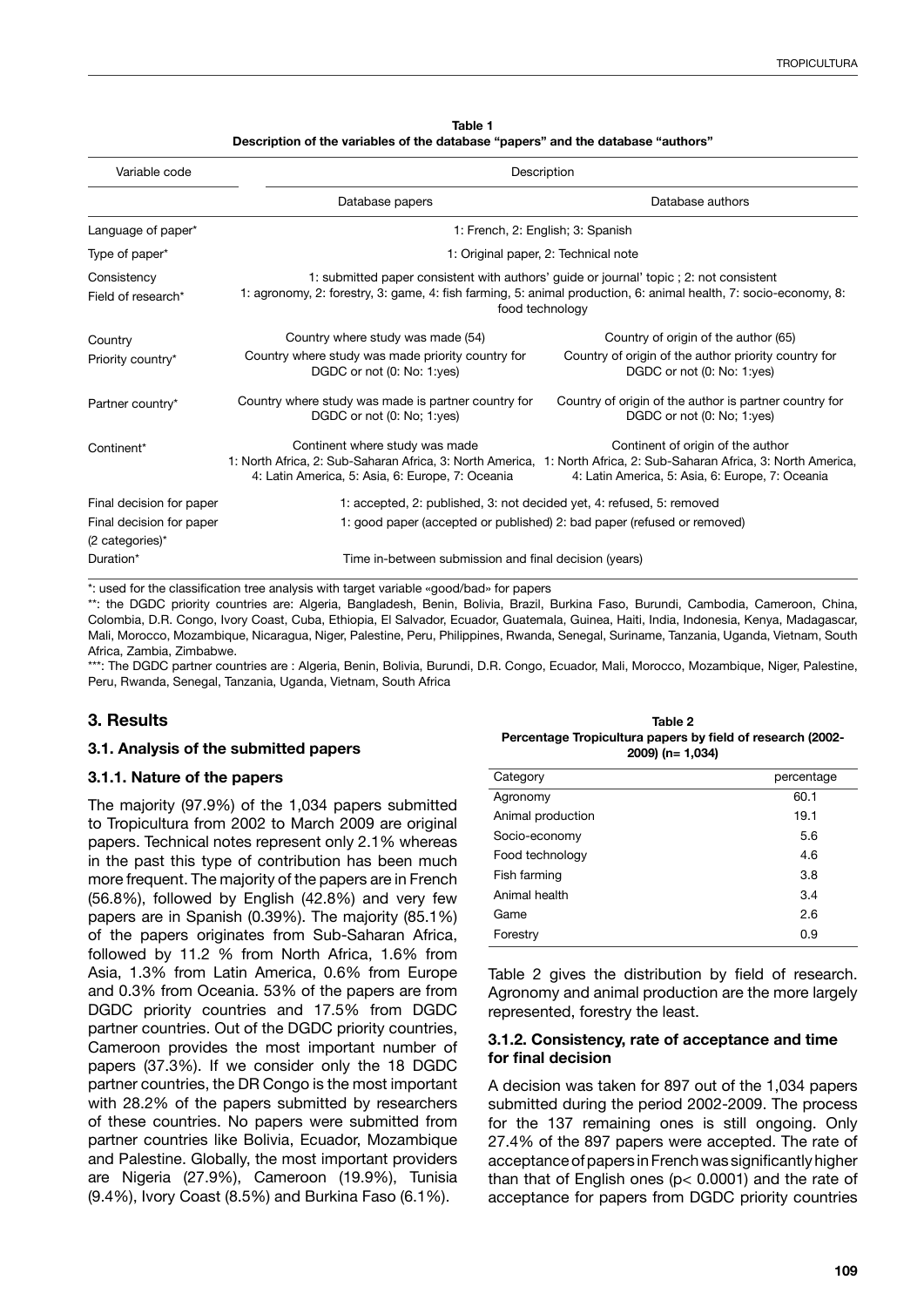was almost twofold higher than that for papers from other countries ( $p= 0.002$ ). No significant difference was put in evidence for the acceptance rate of the papers according to the DGDC partnership status of the country of implementation of the investigations. Papers based on researches in developing countries were significantly more rejected than the few ones from Europe (p< 0.0001) (Table 3). The field of research with the highest rate of acceptance was game. Referees for the fields "agronomy", "animal health" and "animal production" rejected almost three thirds of the papers. No paper concerning the field of forestry was accepted (Table 4). Major reasons for rejection were: poor experimental design, mistakes in the interpretation of the results, outdistanced data or obsolete bibliographic references.

The average time for final decision was 355 days, just less than one year. At the moment of submission, 20.3% of the articles were found not consistent with the authors' guide or with the topic of the journal and were refused from the beginning. The average time for final decision for the remaining papers sent to referees was slightly higher (423 days or almost 14 months). The average time for final decision was significantly influenced by the field of research (p< 0.001). Considering the field of research, the longest time for decision was 21 months for forestry and 13 months for agronomy. The shortest period was 5 months for animal health.

To be published, it took 19 months. Based on the analysis of 213 papers published during the period 2002-2008, it appears that 46% were analyzed once, 42% twice and 12% three times. English papers were significantly read more than once time than French papers (66% versus 49 % -  $p$  < 0.05). There was also a significant difference between fields (p< 0.01). Papers on game were reviewed more than once in 86% of the cases and papers on animal production in 75% of the cases.

## **3.1.3. Major determinants of the final decision by classification tree analysis**

The CART analysis was based on the 897 papers which were definitively accepted or rejected during the period 2002-2009. The model retained the following variables as major determinants of the variable "good/ bad paper" in decreasing order of influence: time before final decision, language, continent, DGDC priority country, DGDC partner country and field of research. Figure 1 shows the classification tree produced by CART. The papers were first split into two nodes based on the time before final decision. The first intermediary node included 368 papers wherefore the decision was taken before 6 months. This node was split in two terminal nodes (TN) based on the continent where the research was implemented. TN1 included 6 papers from Asia and Europe out of which

**Table 3 Rate of acceptance for Tropicultura papers by continent (2002-2009) (n= 897)**

| Continent          | n   | Rate of acceptance (%) |
|--------------------|-----|------------------------|
| Europe             | 6   | 100.0                  |
| Oceania            | 3   | 66.7                   |
| Latin America      | 13  | 53.9                   |
| North Africa       | 98  | 29.6                   |
| Sub-Saharan Africa | 765 | 26.0                   |
| Asia               | 12  | 25.0                   |
|                    |     |                        |

| Table 4                                                |  |  |
|--------------------------------------------------------|--|--|
| Rate of acceptance for Tropicultura papers by field of |  |  |
| research (2002-2009) (n= 897)                          |  |  |

| Category          | n   | Rate of acceptance (%) |
|-------------------|-----|------------------------|
| Game              | 25  | 56.0                   |
| Socio-economy     | 56  | 41.1                   |
| Fish farming      | 33  | 33.4                   |
| Food technology   | 43  | 32.7                   |
| Animal production | 190 | 25.8                   |
| Agronomy          | 514 | 25.1                   |
| Animal health     | 29  | 20.7                   |
| Forestry          | 7   | 0.0                    |

4 (66.7%) were accepted. TN2 included 362 papers from North and Sub-Saharan Africa, Latin America and Oceania, out of which a few were found good (7.2%). The second intermediary node included 529 papers wherefore the decision was taken after 6 months. It was split again according to the time elapsed before a decision. TN6 included 204 papers wherefore the decision was taken after 18 months and out of which 57.4% were found good. The second node was an intermediary one including 325 papers wherefore the decision was taken before 18 months. This note was split according the language. TN3 included 171 papers in French with 41.5% classified as good. The right node was an intermediary one including 154 papers in English or Spanish, further split in TN's 4 and 5. TN4 included 41 papers from DGDC priority countries (31.7% good) and TN5 included 113 papers from no-priority countries with only 13.3% rated as good paper.

## **3. 2. Analysis of the authors**

3,286 authors submitted the 1,034 papers mentioned above. The average number of authors per paper is 3.2. There is a possible bias for that figure, as in case of a large number of authors, Tropicultura requests a written agreement and/or suggests to the main author to restrict the list of authors to those who really participated.

The majority (78.5%) of the authors originates from Sub-Saharan Africa, followed by 10.3% from North Africa, 7.9% from Europe, 1.34% from Latin America, 1.1% from Asia, 0.9% from North America and 0.03%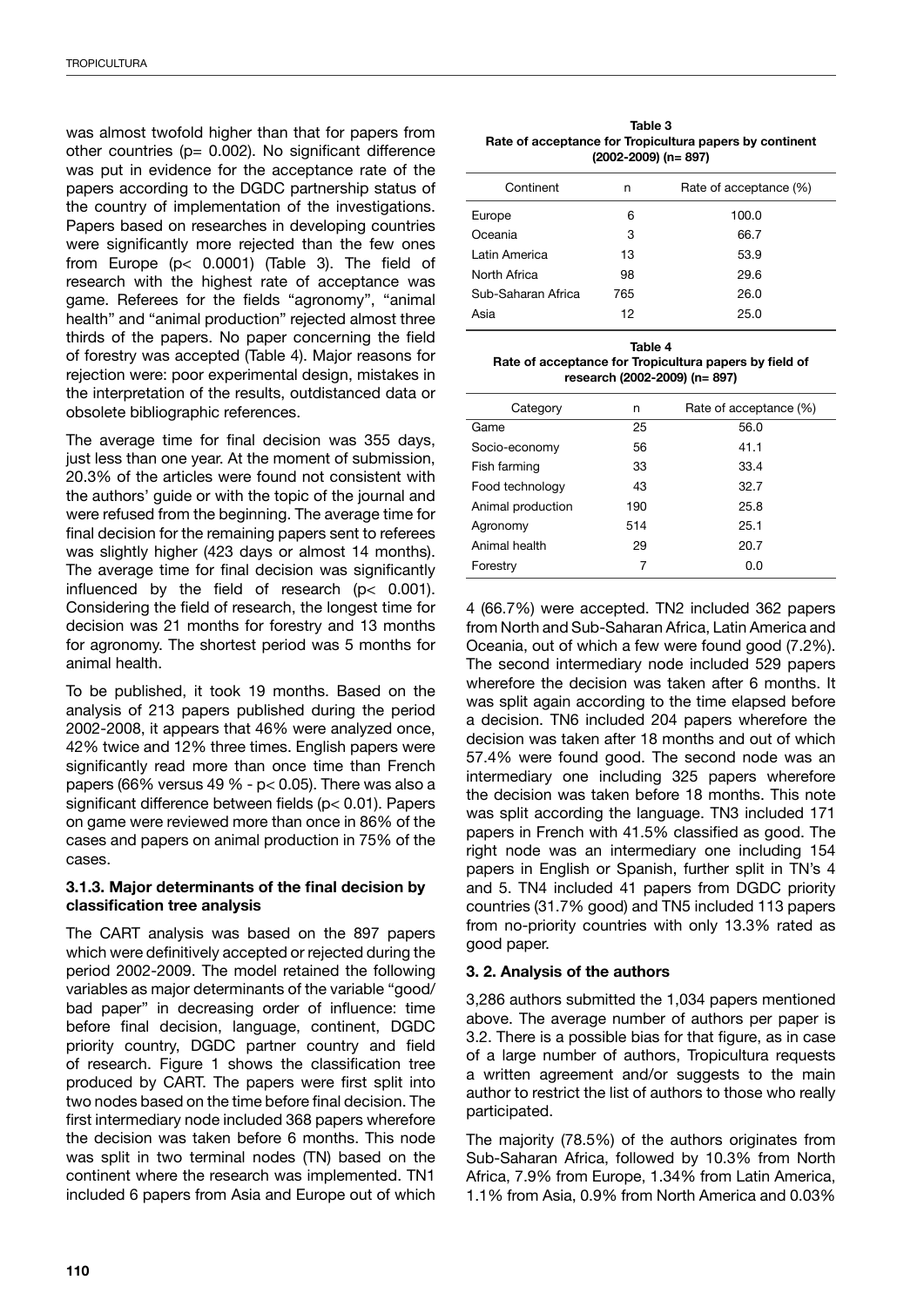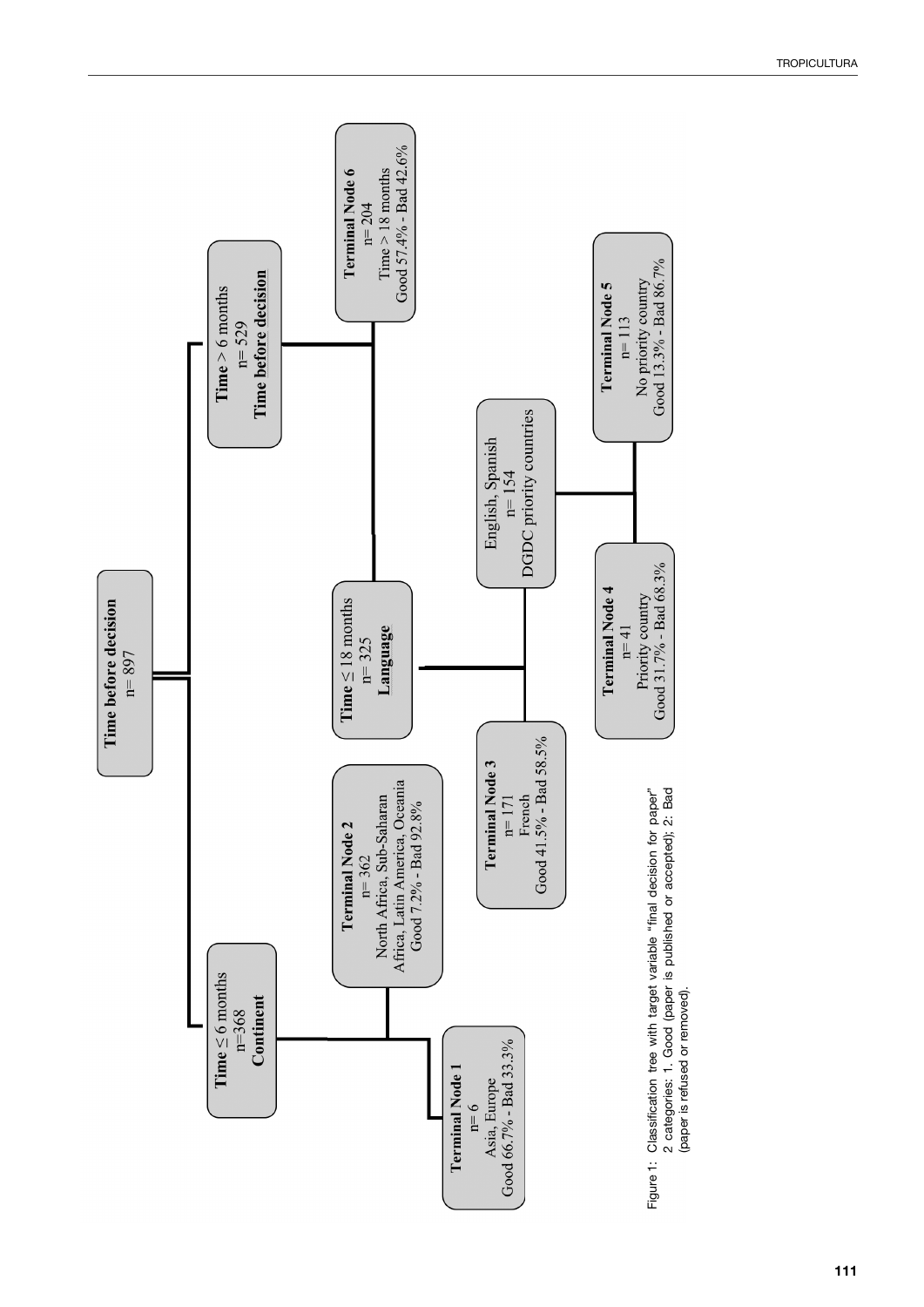from Oceania. 52.2% of the authors are from DGDC priority countries and 14.3% are from DGDC partner countries. The most important group of authors are from Nigeria (22.9%), followed by those of Cameroon (21.7%), Ivory Coast (9.5%) and Tunisia (9.1%).

## **4. Discussion**

The decrease of the number of technical notes may be due to the fact that authors rather prefer to publish original papers which are professionally better quoted in the evaluation of their scientific output. This point explains perhaps also that, even if historically the number of papers in French was larger, more and more authors prefer nowadays to write in English with the aim to target a larger audience. However several factors help maintaining a large proportion of French written papers in Tropicultura: (i) CAMES considers papers in Tropicultura as relevant for promotion, (ii) Tropicultura is one of the few journals still publishing in French in the field of rural development, and (iii) an important proportion of the Belgian cooperation partner countries are French speaking. The very small proportion of papers in Spanish may result from the preference of Spanish-speaking scientists to publish in their own language and in journals with large distribution in Spanish-speaking countries.

Remarkably, the most important provider, Nigeria, is nor a partner country nor a priority country. Researchers from Nigeria had always a culture of publishing research results. However most of the local journals are not published anymore or irregularly. The Nigerian researchers found their way to Tropicultura.

The observation that the four other most important providers are priority countries can be explained by the fact that they were partners countries in the past and that their rural development research was for many years supported by Belgium. Therefore, authors from those countries continued to submit papers to Tropicultura. Remarkable is that there is no partner country in the top five. No explanation is at hand but one possible interpretation can be that researchers from partner countries publish less than in the above mentioned countries and/or that papers are submitted to specialised journals. This has to be confirmed.

The acceptance rate of Tropicultura (27.4%) is very low if we compare with rates available in the literature. According to Davis (2) the acceptance rate of scientific journals can vary from 15 to more than 80%. Zuckerman and Morton (1971) cited by Hargens (5) found substantial variation of acceptance with rates of 80 to 60% in physical sciences, and 30 to 10% in social sciences. Different disciplines can thus have quite divergent acceptance rates. Within research fields differences are possible too (5). This can partly explain the variation of acceptance rate among the different fields of Tropicultura. Few figures on the acceptance rates are available for (multidisciplinary) rural development journals. Based on the data of the Ohio State University education website (http:// www.ag.ohio-state.edu/~admin/agriculture.htm) an average rate of acceptance of 58% was calculated for 17 journals related to agriculture. In the field of animal production *Archivos de Zootecnia* has an acceptance rate of 64.3% (4).

The fact that the rate of acceptance of papers in French was significantly higher than that of English ones can have different explanations. The first reason can be that papers in English are not always written by native English speakers. Well-written, fluent documents are generally better accepted by reviewers. Actually, poor writing is identified by Pierson (7) as one of the top 10 reasons why manuscripts are rejected. Ehara and Takahashi (3) found that authors submitting to the *American Journal of Roentgenology* and coming from countries having English as primary language had similar acceptation than those of the United States, what was not the case for other authors. Poor English explains also that papers in that language were significantly reviewed more times than French ones for Tropicultura. Another reason for the better performance of French papers can be that some French speaking scientists are better known by the referees as they published already in the Journal and were coached several times. Indeed, Tropicultura operates with single-blinded peer review which reveal's authors' names to the referee while reviewers themselves remain anonymous to the authors. The comparative advantage is that it allows the referee to put the submitted paper in the context of previous work of the authors and/or previous submissions inducing better coaching and subsequently better skilled authors. At contrary, most of the papers written in English are from new authors, mostly from Nigeria. Additionally, the experimental design of a large proportion of these papers is poor and the papers are then often rejected after the first review.

Papers based on researches in developing countries were significantly more rejected than the few ones from Europe (p< 0.0001). A reason can be that the poor resources of most of the experimental stations in the South allow them to run only small experimental plots. Livestock is often only represented by small species. Additionally, a large proportion of the papers in agronomy are based on field surveys which are much cheaper to carry out than field trials. Additionally, even if the research is implemented by researchers coming from the South (mostly PhD students), the better work conditions and coaching in the North and the choice of the topic can have influenced the quality of the papers. Another point can be related to the research design itself. Indeed several factors (access to literature, absence of local peer-review …) can make that the research topic is not appropriate and/or the research in not well-designed. This induces in turn